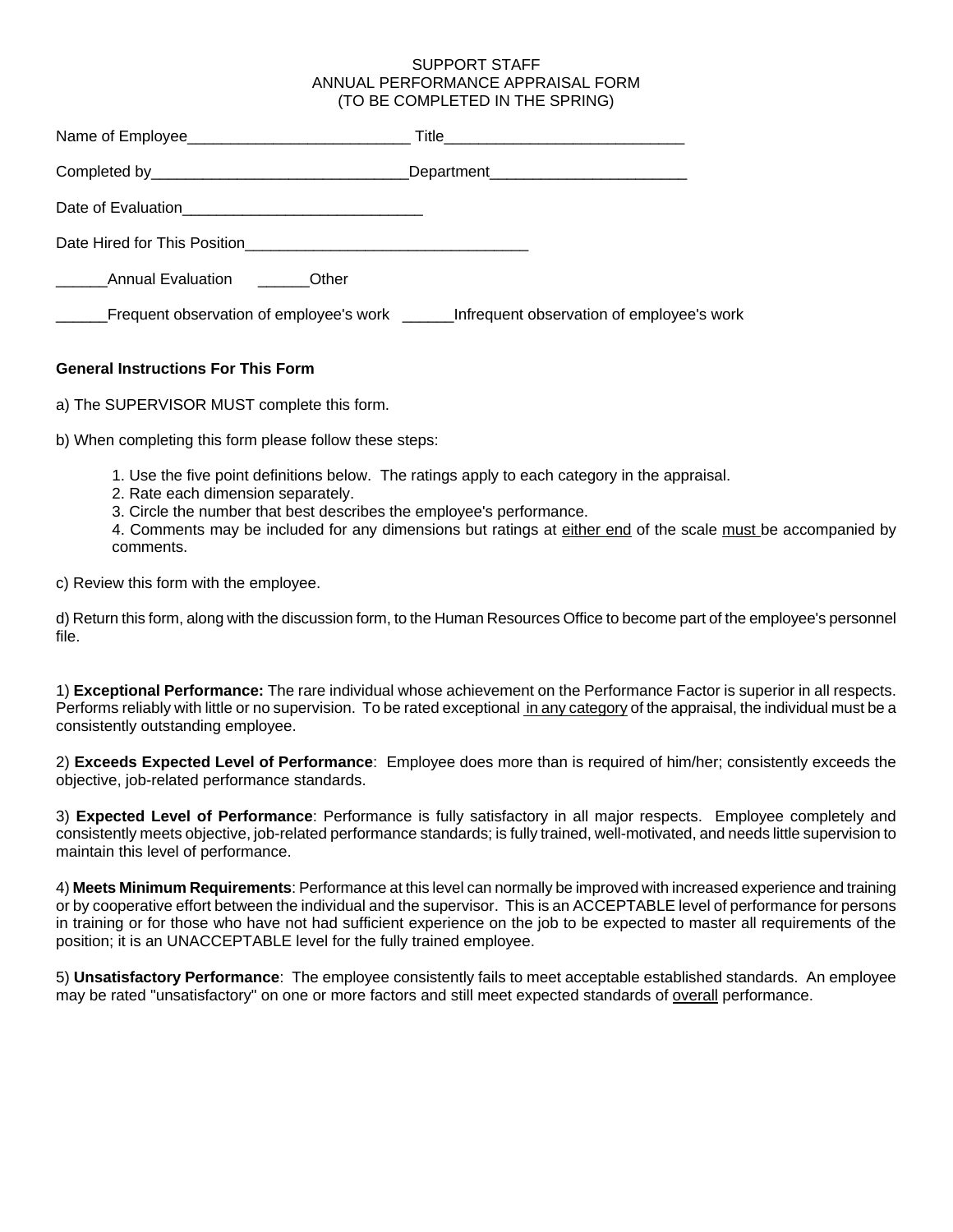**Please compare the employee's work to that of his/her job description. Do not compare the employee to another employee.**

| <b>Rating Code:</b><br>1 = Exceptional Performance 2 = Exceeds Expected Performance 3 = Expected Performance                                                                                                                                                                                                              |                                                                 | 4=MeetsMinimum |
|---------------------------------------------------------------------------------------------------------------------------------------------------------------------------------------------------------------------------------------------------------------------------------------------------------------------------|-----------------------------------------------------------------|----------------|
| <b>Requirements 5 = Unsatisfactory Performance</b>                                                                                                                                                                                                                                                                        |                                                                 |                |
| Dependability - consider the extent to which the employee<br>can be relied upon to meet work schedules and fulfill<br>job responsibilities.                                                                                                                                                                               | $1 \t2 \t3 \t4 \t5$<br>(please circle one)                      |                |
|                                                                                                                                                                                                                                                                                                                           |                                                                 |                |
| Quality and Quantity of Work -<br>consider the extent to which the employee neatly, thoroughly,<br>and accurately completes job assignments. Also consider<br>amount of work completed, taking into account conditions<br>under which work is performed (i.e., interruptions, heavy work<br>load, time constraints, etc.) | 2 3 4 5<br>1<br>(please circle one)                             |                |
|                                                                                                                                                                                                                                                                                                                           |                                                                 |                |
| <b>Customer Service Skills</b> - consider the extent to which the<br>employee treats students, other employees and the public in<br>a courteous, helpful manner.                                                                                                                                                          | 1 2 3 4 5<br>(please circle one)                                |                |
|                                                                                                                                                                                                                                                                                                                           |                                                                 |                |
| Job Knowledge - consider the extent to which the employee<br>knows the details of the job and follows job procedures.                                                                                                                                                                                                     | $2 \quad 3 \quad 4 \quad 5$<br>$1 \quad$<br>(please circle one) |                |
|                                                                                                                                                                                                                                                                                                                           |                                                                 |                |
| <b>Cooperation</b> - consider the extent to which the employee<br>works harmoniously and effectively with co-workers,<br>supervisors and others.                                                                                                                                                                          | $2^{\circ}$<br>3 4<br>5<br>1<br>(please circle one)             |                |
| Comments:                                                                                                                                                                                                                                                                                                                 |                                                                 |                |
| <b>Initiative</b> - consider the extent to which the employee<br>originates and implements new programs and procedures,<br>as well as the extent to which the employee thinks and works<br>independently.                                                                                                                 | $\overline{2}$<br>3<br>4<br>5<br>(please circle one)            |                |
|                                                                                                                                                                                                                                                                                                                           |                                                                 |                |
| Physical Ability - consider the extent to which the employee<br>meets physical job requirements. (IF APPLICABLE)                                                                                                                                                                                                          | <b>NA</b><br>2<br>5<br>3<br>4<br>(please circle one)            |                |
|                                                                                                                                                                                                                                                                                                                           |                                                                 |                |
|                                                                                                                                                                                                                                                                                                                           |                                                                 |                |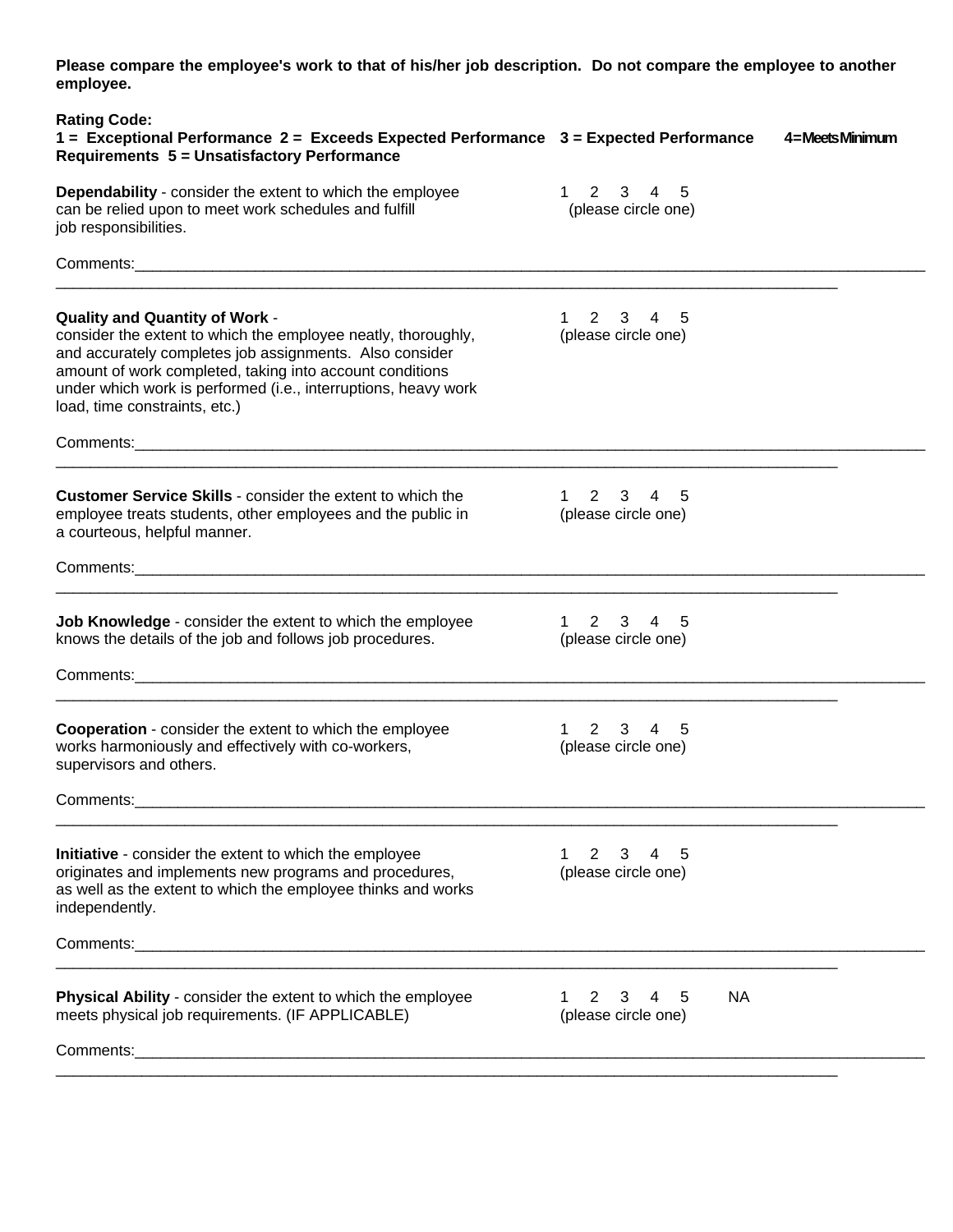**Please compare the employee's work to that of his/her job description. Do not compare the employee to another employee.** 

| <b>Rating Code:</b><br>1 = Exceptional Performance 2 = Exceeds Expected Performance<br>Minimum Requirements 5 = Unsatisfactory Performance                                                                                      | $3 =$ Expected Performance                  | $4 = Meets$ |
|---------------------------------------------------------------------------------------------------------------------------------------------------------------------------------------------------------------------------------|---------------------------------------------|-------------|
| Use of Tools and Materials - consider the extent to which<br>the employee uses materials wisely and takes proper care<br>of the tools/ machinery that have been provided for the<br>performance of his/her job.                 | 2 3 4 5<br>$1 \quad$<br>(please circle one) |             |
| Comments: 2008 2009 2009 2009 2009 2009 2010 2020 2031 2040 2051 2052 2053 2054 2055 2056 2057 2058 2059 2059                                                                                                                   |                                             |             |
| <b>Safety</b> - consider the extent to which the employee<br>follows established safety practices and corrects unsafe<br>work situations on the job.                                                                            | 2 3 4 5<br>(please circle one)              |             |
|                                                                                                                                                                                                                                 |                                             |             |
| <b>Flexibility</b> - consider the extent to which the employee<br>demonstrates versatility, the ability to adjust to<br>changing job or organizational requirements, and the ease<br>with which the employee learns new duties. | 2 3 4 5<br>(please circle one)              |             |
|                                                                                                                                                                                                                                 |                                             |             |
| Judgment - consider the extent to which the employee<br>makes sound and reasonable decisions.                                                                                                                                   | 1 2 3 4 5<br>(please circle one)            |             |
|                                                                                                                                                                                                                                 |                                             |             |
|                                                                                                                                                                                                                                 | 1 2 3 4 5<br>(please circle one)            |             |
|                                                                                                                                                                                                                                 |                                             |             |

## **OVERALL PERFORMANCE:**

(Please comment on the employee's overall performance since the last time an appraisal was performed. You may write on the back of this sheet.) **Please include in prority order the factors which are the most critical to this position.**

SUPERVISOR'S SIGNATURE

 $\overline{\phantom{a}}$  , which is a set of the set of the set of the set of the set of the set of the set of the set of the set of the set of the set of the set of the set of the set of the set of the set of the set of the set of th

 $\mathcal{L}_\text{max}$  , we can also the contract of the contract of the contract of the contract of the contract of the contract of the contract of the contract of the contract of the contract of the contract of the contract of t

EMPLOYEE'S SIGNATURE

**(My signature indicates that my supervisor has discussed this appraisal with me; it does not necessarily imply that I agree with the appraisal.)**